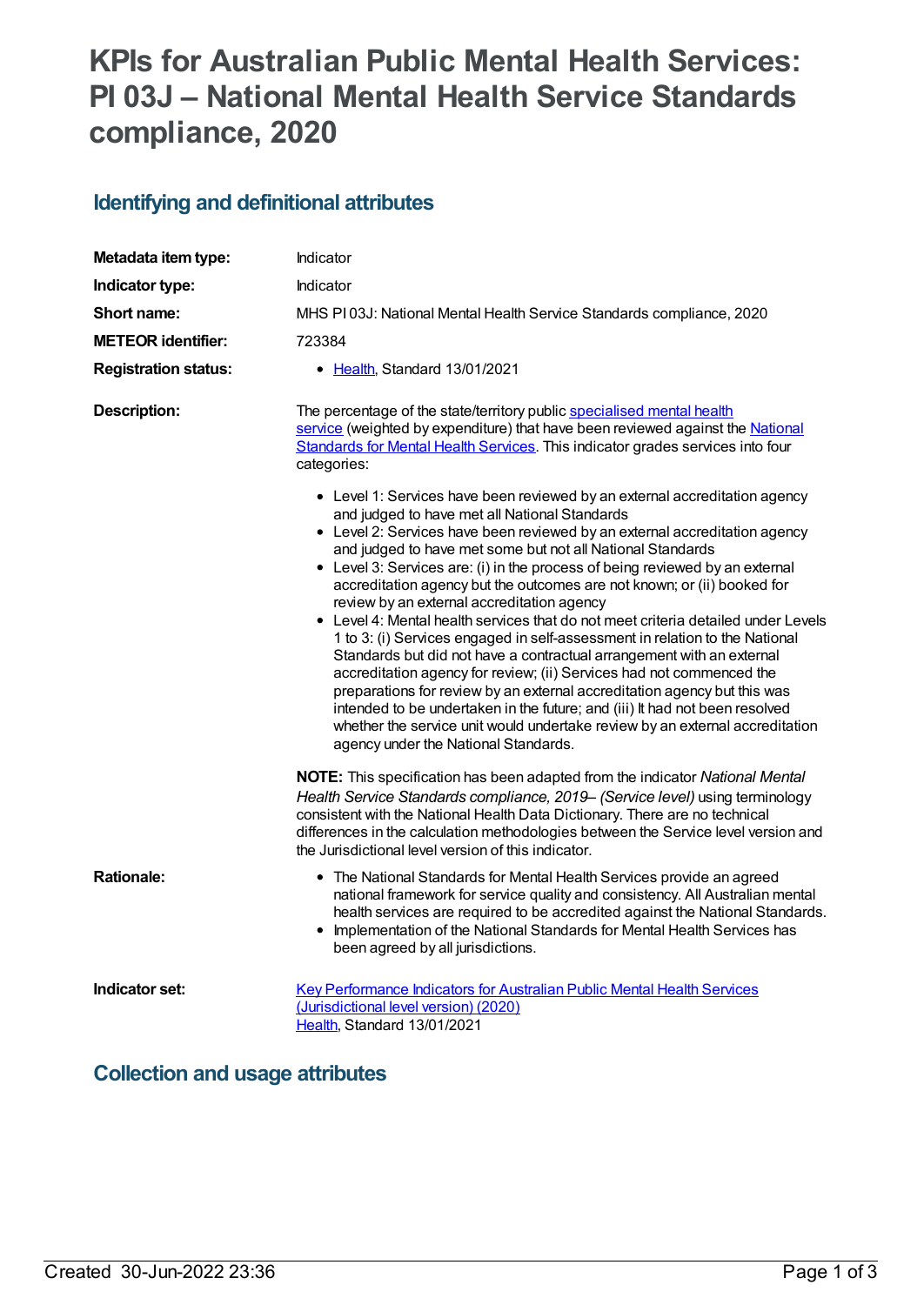| <b>Computation description:</b> | Coverage/Scope:                                                                                                                                                                                                                                                                                                                                                                                                                                                                                                                                                                                                                                                         |
|---------------------------------|-------------------------------------------------------------------------------------------------------------------------------------------------------------------------------------------------------------------------------------------------------------------------------------------------------------------------------------------------------------------------------------------------------------------------------------------------------------------------------------------------------------------------------------------------------------------------------------------------------------------------------------------------------------------------|
|                                 | State/territory specialised public mental health services, in-scope for reporting<br>defined by the Mental health establishments National minimum data set (NMDS),<br>with the following exceptions:                                                                                                                                                                                                                                                                                                                                                                                                                                                                    |
|                                 | • aged care residential services subject to Australian Government residential<br>aged care reporting and service standards requirements<br>• private hospital service units in receipt of government funding where the<br>National Standards for Mental Health Services do not apply<br>• non-government operated residential mental health care services.                                                                                                                                                                                                                                                                                                              |
|                                 | Methodology:                                                                                                                                                                                                                                                                                                                                                                                                                                                                                                                                                                                                                                                            |
|                                 | • Reference period for 2020 performance reporting: 2018-19.<br>• Recurrent costs include costs directly attributable to specialised mental health<br>services plus a proportional share of overhead costs (indirect expenditure).<br>Cost data for this indicator are based on gross recurrent expenditure as<br>compiled by state/territory data providers according to the specifications of<br>the Mental Health Establishments NMDS. As such, it is subject to the<br>concepts, definitions and costing methodology developed for the NMDS.<br>• Expenditure on service units reaching each of the four levels are to be<br>summed when calculating each numerator. |
| <b>Computation:</b>             | (Numerator + Denominator) x 100                                                                                                                                                                                                                                                                                                                                                                                                                                                                                                                                                                                                                                         |
|                                 | Calculated separately for each level.                                                                                                                                                                                                                                                                                                                                                                                                                                                                                                                                                                                                                                   |
| <b>Numerator:</b>               | Total expenditure on specialised public mental health services that meet the<br>definition of level X, where X is the level at which the indicator is being measured<br>(either Level 1, Level 2, Level 3 or Level 4).                                                                                                                                                                                                                                                                                                                                                                                                                                                  |
| <b>Numerator data elements:</b> | <b>Data Element / Data Set-</b>                                                                                                                                                                                                                                                                                                                                                                                                                                                                                                                                                                                                                                         |
|                                 | Data Element                                                                                                                                                                                                                                                                                                                                                                                                                                                                                                                                                                                                                                                            |
|                                 | Specialised mental health service unit total apportioned expenditure                                                                                                                                                                                                                                                                                                                                                                                                                                                                                                                                                                                                    |
|                                 | <b>NMDS/DSS</b>                                                                                                                                                                                                                                                                                                                                                                                                                                                                                                                                                                                                                                                         |
|                                 | (derived from) Mental health establishments NMDS 2018-19                                                                                                                                                                                                                                                                                                                                                                                                                                                                                                                                                                                                                |
|                                 | Data Element / Data Set                                                                                                                                                                                                                                                                                                                                                                                                                                                                                                                                                                                                                                                 |
|                                 | Specialised mental health service unit-implementation of National standards<br>for mental health services status, code N                                                                                                                                                                                                                                                                                                                                                                                                                                                                                                                                                |
|                                 | NMDS / DSS                                                                                                                                                                                                                                                                                                                                                                                                                                                                                                                                                                                                                                                              |
|                                 | Mental health establishments NMDS 2018-19                                                                                                                                                                                                                                                                                                                                                                                                                                                                                                                                                                                                                               |
|                                 | Guide for use                                                                                                                                                                                                                                                                                                                                                                                                                                                                                                                                                                                                                                                           |
|                                 | Mapping of levels to Mental Health Establishments (MHE) NMDS codes as<br>follows:                                                                                                                                                                                                                                                                                                                                                                                                                                                                                                                                                                                       |
|                                 | Level 1: MHE code 1;                                                                                                                                                                                                                                                                                                                                                                                                                                                                                                                                                                                                                                                    |
|                                 | Level 2: MHE code 2;                                                                                                                                                                                                                                                                                                                                                                                                                                                                                                                                                                                                                                                    |
|                                 | Level 3: MHE codes 3-4;                                                                                                                                                                                                                                                                                                                                                                                                                                                                                                                                                                                                                                                 |
|                                 | Level 4: MHE codes 5-7.                                                                                                                                                                                                                                                                                                                                                                                                                                                                                                                                                                                                                                                 |
|                                 | Expenditure for services that meet MHE Code 8 should be excluded from the<br>calculation of this indicator (both numerator and denominator).                                                                                                                                                                                                                                                                                                                                                                                                                                                                                                                            |
| Denominator:                    | Total expenditure on specialised public mental health services.                                                                                                                                                                                                                                                                                                                                                                                                                                                                                                                                                                                                         |